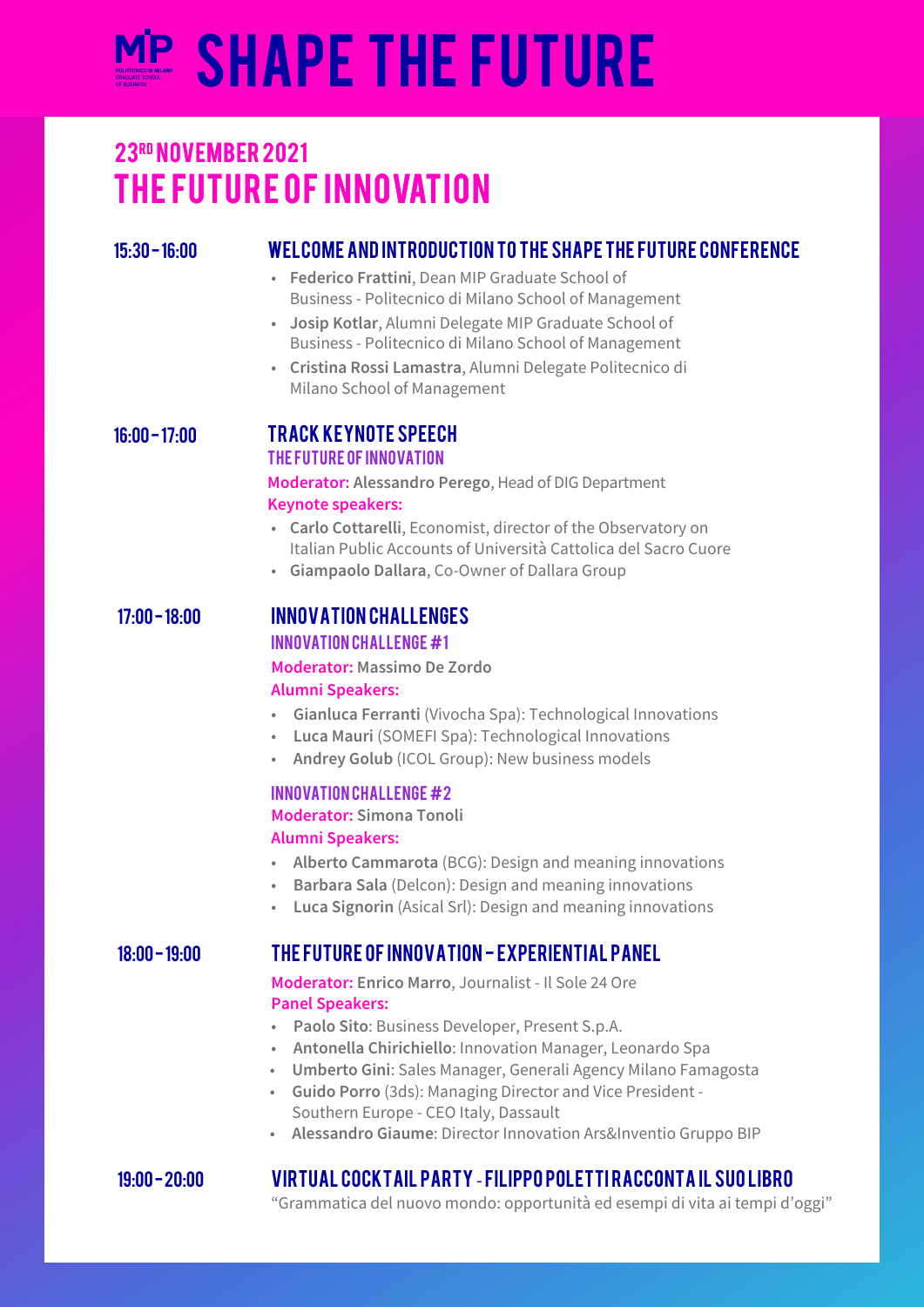# THE FUTURE OF ENTREPRENEURSHIP 24TH NOVEMBER 2021

#### 16:00-17:00 TRACK KEYNOTE SPEECH The Future of Entrepreneurship

Moderator: Annalisa Croce, Professor of Corporate Finance and Accounting, Politecnico di Milano School of Management

#### **Keynote speakers:**

- Horacio Pagani, Founder and Chief Designer of PaganiAutomobili
- · Lara Ponti, CEO Ponti Spa

#### 17:00 - 18:00 Entrepreneurship Challenge

Moderator: Chiara Re DePaolini, Real Estate Procurement specialist in a banking group

#### **Alumni Speakers:**

- Gaetano Lapenta (Fybra srl): From business to startup
- Francesco Marchionni (Freelance): From business to startup
- Valentina Garonzi (Diamante srl): From business to startup
- Gianluca Altieri (Freelance): From business to startup

#### 18:00 - 19:00 The Future of Entrepreneurship - Experiential Panel

Moderator: Enrico Marro, Journalist - Il Sole 24 Ore **Panel Speakers:** 

- Riccardo Spinelli (Manager & Fintech Advisor, Teoresi Group)
- Felipe Aguilera Pereyra (PwC; L-Move; Hostmate; SoM Entrepreneurship club board member)
- Lucia Chierchia (Managing Partner Gellify)
- · PierPaolo Zani (General Manager at BLS S.r.l.)

19:00 - 20:00 Virtual Cocktail Party